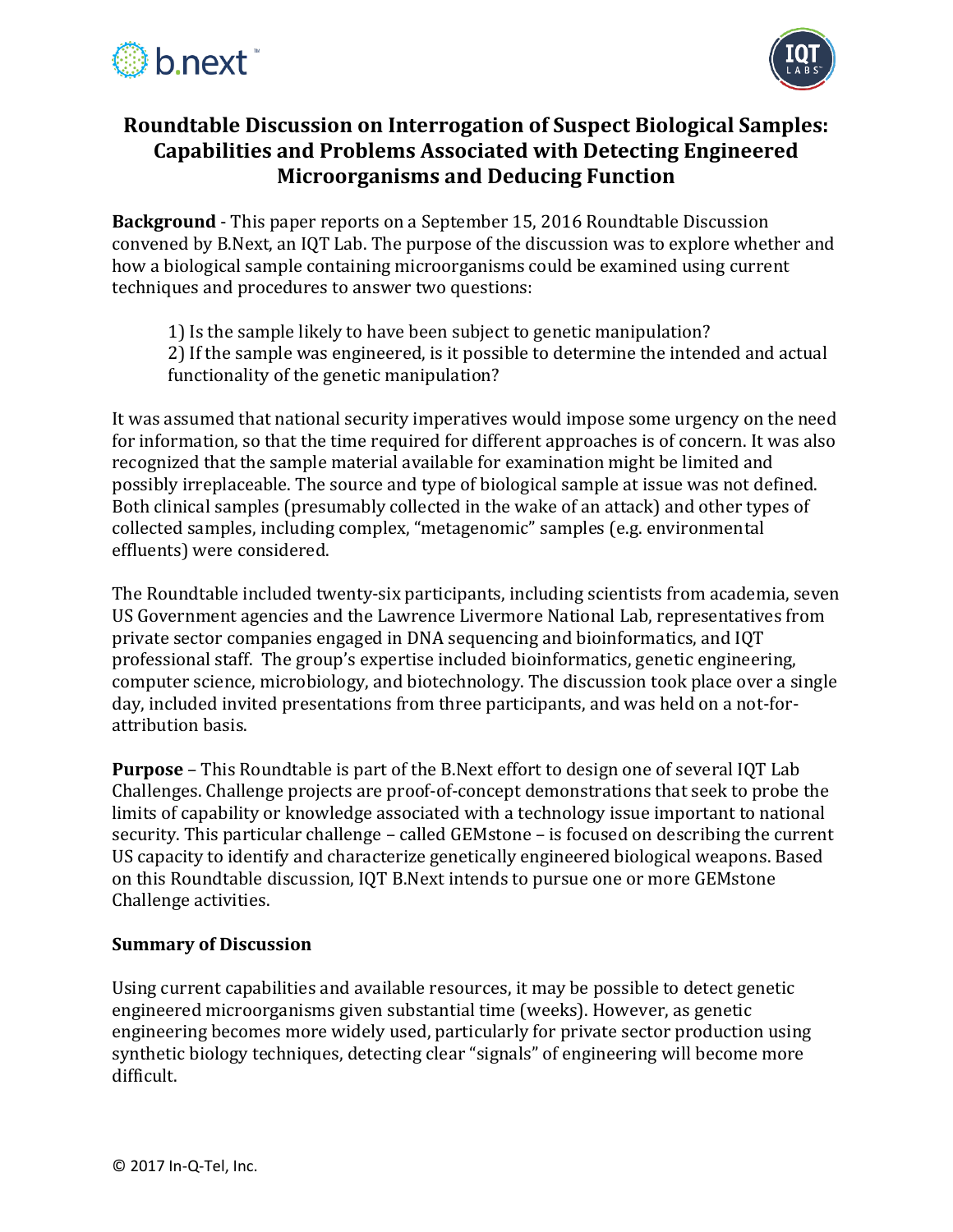

Deducing the biological functions induced by genetic engineering remains a significant scientific challenge and would currently require substantial molecular experimentation (at least months of work) to provide specific predictions with confidence.

Participants agreed that no single "consensus protocol" for interrogating a biological sample is feasible due to the variability of sample type, resources, and expertise at any given time and place, and uncertainty about the assortment of tools and techniques that could be deployed. It would be possible to pre-determine the types of questions that would be posed and to identify the technological capabilities available to provide such answers.

For example, the combination of particular pathogens could point to intentional design and release because their combined effects on the human body are particularly lethal. So, one might ask "are there multiple species in this sample that are normally not found together and in combination present an unusually dangerous threat?" It will be critical to detect all pathogens in a sample, even if one is present in very small quantities compared to the others (i.e. <1%), to answer this question. This will mandate a particularly sensitive sample and data analysis approach – suitable for finding the "needle in the haystack."

## **Discussion Topics**

The Roundtable discussion covered policy topics (e.g. what questions do decision-makers need answered in what time frames?) as well as technical questions. This document offers a summary of the dialogue, reorganized into discrete subject areas.

#### *Problems with Sample Interrogation*

The discussants generally agreed that *metagenomic samples* – samples recovered directly from environmental samples and which contain multiple species of organisms – would be all but impossible to interrogate quickly, if at all. One discussant with experience in addressing this problem thought that a 30X sequencing depth was the minimum requirement needed for meaningful interrogation of a metagenomic sample. That is, the sample sequence would be generated at least 30 times to ensure sufficient accuracy. This level of sequencing already poses complex computation challenges in addition to the time and cost of sequencing samples with enormous backgrounds.

The problem of how to interrogate *"precious samples*" – limited amounts of biological material that could not be easily replaced - was raised. Determining the most efficient approach to interrogating such limited samples is clearly important, but there is no consensus agreement or standard on how to maximize information from limited samples. Precious samples (and probably all interrogations) would raise the question of whether attempts should be made to culture the specimen, which would increase material available for testing but would also delay analysis for days or more, and could also eliminate all nonculturable organisms contained in the original sample.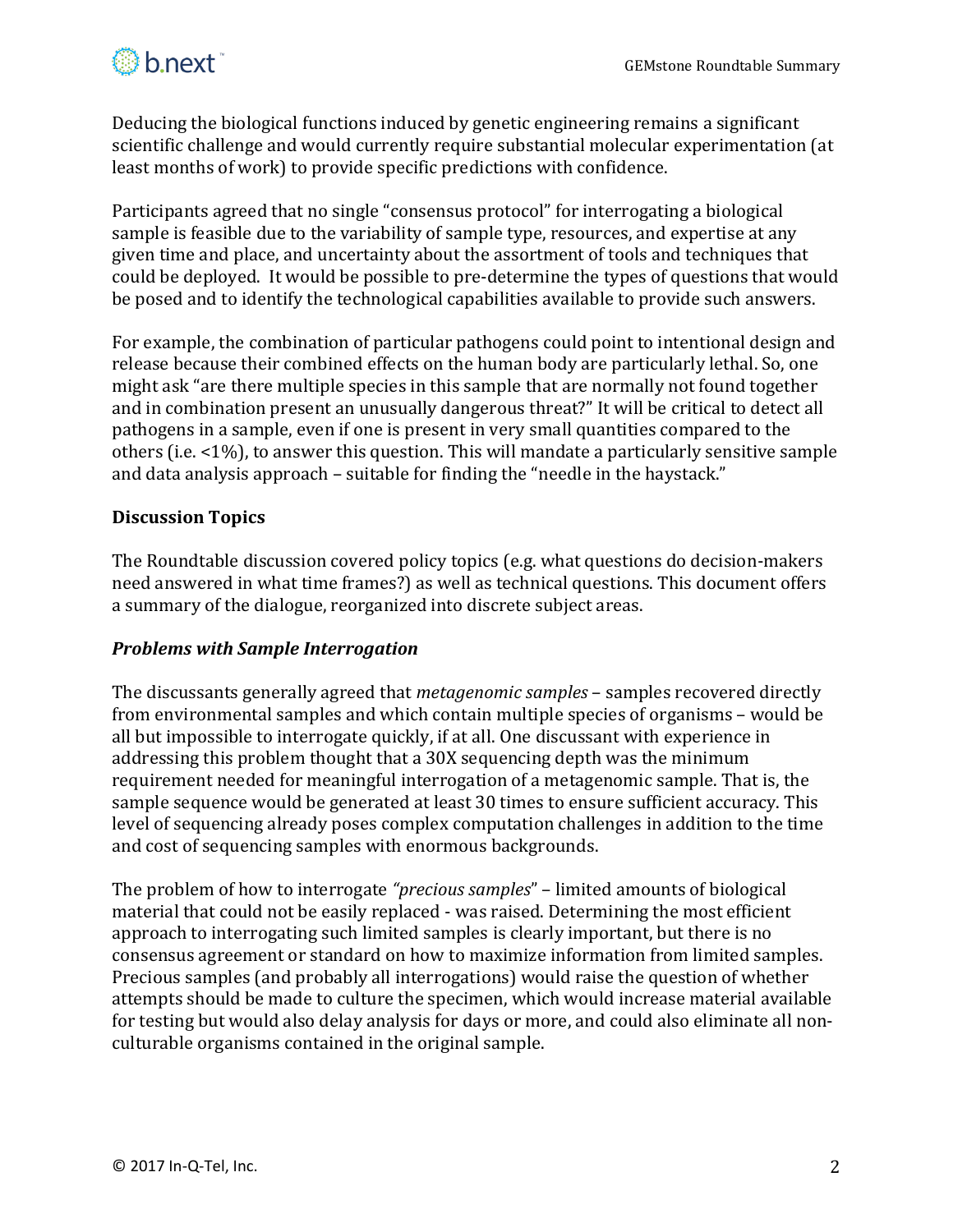

Two other major problem categories plague characterization of biological samples: the lack of accessible, comprehensive, and accurate genomic databases to which the sample can be compared; and the inadequate speed, scalability and accuracy of bioinformatics tools.

## *The comprehensiveness, quality and accessibility of databases containing sequences of relevant microorganisms are critical to sample analysis and currently inadequate.*

Most analyses of genomic data are comparative, meaning what can be learned about a new, different and potentially important genomic sequence is based on what is already known about the genomic sequences of that microbial species or strain. Therefore, a repository of known genomic data available for comparative analysis is crucial.

Genomic data is held in a variety of public and private databases. Access to private data is limited by proprietary interests and, in some instances, classification barriers. The absence of widely accepted standards for DNA sequencing and data storage, the uneven quality of stored data, and variability in the inclusion of metadata (such as sequencing technique, assembly method, coverage, and error rates) are also problematic.

The three large, publically accessible databases include the US National Center for Bioinformatics (NCBI), the European Nucleotide Archive (ENA), and the Japanese equivalent of NCBI (DDBJ). While very valuable, all are incomplete, poorly curated due to insufficient funding, and difficult to navigate.

Private databases, held by individual researchers, institutions or private companies, are typically devoted to particular interests and access is limited. Genomic data held and generated by private companies are increasingly prolific and powerful. This trend towards privately held genomic data will strengthen as genome sequencing becomes central to research and businesses such as pharmaceutical companies, synthetic biology firms, etc. Two Chinese companies, BGI (formerly Beijing Genomics Inc.) and Novogene, are the world's largest companies involved in DNA sequencing, and receive orders of large quantities of DNA from all over the world. They likely hold the largest compilations of genomics data.

It would be extremely valuable to establish one or more publically accessible genomic data clearinghouses, which could identify sources of useful genomic data. Classification issues and proprietary considerations that limit data access could be overcome by specific accessing agreements. For example, it might be possible to create privacy/proprietary data preserving inquiries by posting questions such as "do you have any genome sequences that look like this: "ACGT etc.?" However, an approach that also protects the sequence in question will have the highest likelihood of adoption with the government community.

## *There are many bioinformatics tools available to analyze genomic data, and more being invented daily, but they have limitations.*

Discussion participants noted that bioinformatics algorithms are plentiful ("we have lots of tools") but are generally unable to handle large datasets without "breaking." In other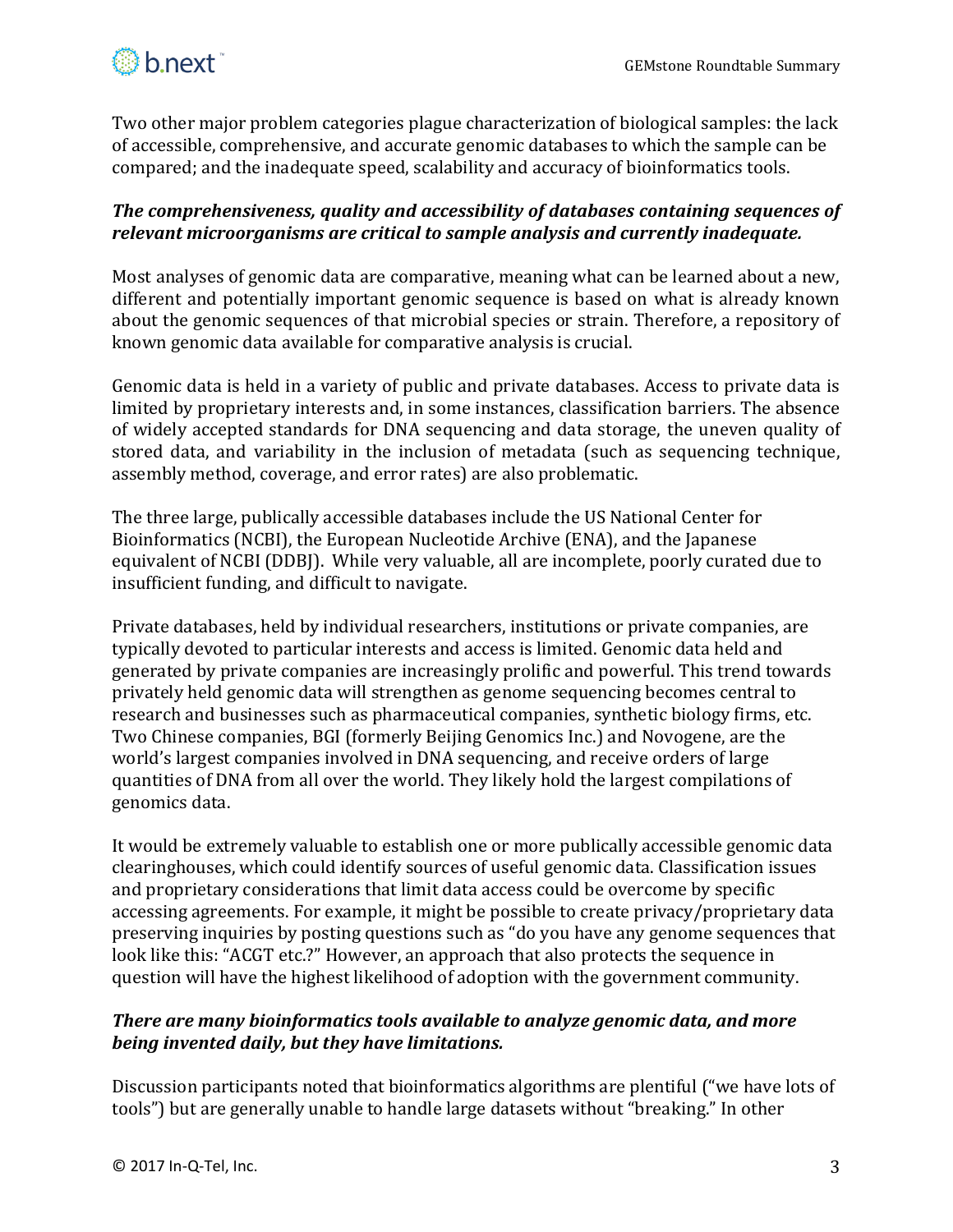

words, the algorithms cannot produce results due to any combination of inadequate computational memory, inefficient data structures, and non-scalable algorithms whose required runtimes exponentially increase compared to input data size. Tools that were designed several years ago to handle a few tens of genomes need complete re-design to handle a few thousand (or more) genomes today. Mash1 is a good example of a recent genomic and metagenomic analysis tool that demonstrates the kind of scalability required to handle the scale of today's and tomorrow's databases.

Many researchers develop their own algorithms, and more are published regularly, but the performance and limitations of these different algorithms are not integrated into a common framework or characterized in a way that enables rapid identification and deployment of which tools are most useful in specific situations. Also, new algorithms and bioinformatics tools are not catalogued, so scientists do not know who has what tools without doing a lot of time-consuming research.

Bioinformatics tools are typically developed for specific applications, making it difficult to grab and use these tools without alteration or customization. Moreover, bioinformatics tools, whether designed for general purposes or a customized application, are infrequently updated due to resource constraints, and may not remain viable in the context of computational advances.

#### *Detection of genetic engineering will not be straightforward and may not be possible with certainty.*

Efforts to detect genetic engineering will likely start with attempts to align the suspect sample to known phylogenetic trees – a diagram showing inferred evolutionary relationships among species or entities based on genetic similarities and differences. The availability of robust genomic data for comparison will be crucial. The enormous variety of living organisms and the multitude of strains in some species in addition to the noted limitations of available databases will make this challenging.

One possible approach would be to seek evidence of unique or unusual genes not typically seen in the species of microorganism being examined. But one participant reported that the number of unique genes in already referenced genomes is considerable. For example, *B.anthracis* exhibits tens of unique genes per specific strain, but *F. tularensis* exhibits almost 200 unique genes per strain. Distinguishing an uncommon strain of *F.tularensis* from an engineered organism could prove extremely difficult.

Signals that organisms have been genetically engineered will get harder to detect. As more companies and researchers use synthetic biology techniques to create new products and develop new ways to engineer organisms, the variety of "signals" associated with engineering will evolve. One participant familiar with synthetic biology applications noted that increasingly sophisticated bioengineering, and the process of optimizing the desired bio-manufacturing process, results in organisms that appear more and more "natural". It

l

<sup>1</sup> Ondov *et al, Genome Biology* (2016) 17:132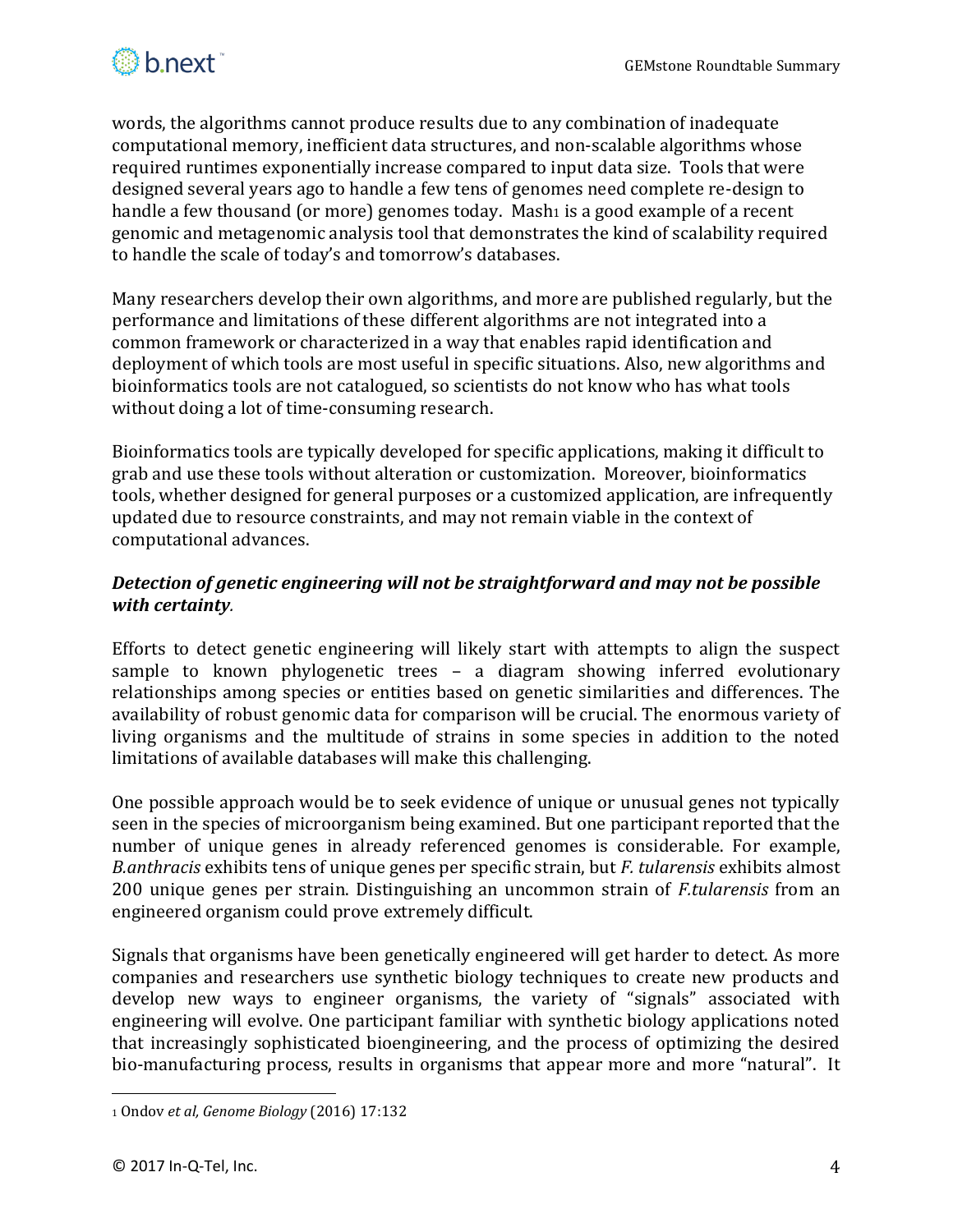

was also noted that the unique processes used by different companies for DNA synthesis might leave unique signatures, which could make it possible to determine where the synthetic DNA came from.

Most participants agreed it would be difficult to detect CRISPR-edited genomes today*.* It is possible that evidence of gene editing might be left behind, but this is usually not the case, and researchers are already discovering new CRISPR-based gene editing enzymes, with more expected.

## *Determination of the intended function of an organism engineered as a bioweapon remains a science question.*

There are no clear protocols for rapidly answering the question of the functionality of an engineered organism. Some participants believed "we could get a long way towards answering the question 'should we worry?" using current tools and knowledge. Most participants thought that functionality would be impossible to determine with confidence until more basic research is performed. Part of the difficulty is that important national security questions – e.g. what is this engineered organism designed to do? – have no counterpart or application in academic or private sector infectious disease research, and hence have not been pursued.

Some government agencies and laboratories have or are supporting efforts to address these issues, but funding is sporadic and limited to a handful of researchers. One National laboratory is investigating possible approaches to automated analysis of unknown genomic samples.

The challenge of determining engineered functionality would also confront some of the same limitations associated with identifying the sample in the first place: lack of access to needed genomic databases; inadequate or uncharacterized bioinformatics tools, etc. It is worth noting that our ability to computationally predict function of a novel protein or protein variant is inherently limited to our ability to compare against an annotated library of known proteins and their purported or experimentally validated function.

Another problem that would arise is the lack of integration of the government genomics community. Many of our government participants had not previously met and were unaware of each other's work. This is not a large community, but classification and diverse missions militate against collaboration and communication. In a national emergency crisis, it will be essential to make use of all the talent available to decision-makers, both within and outside of government, but today, there is not even a clear understanding of what expertise is available.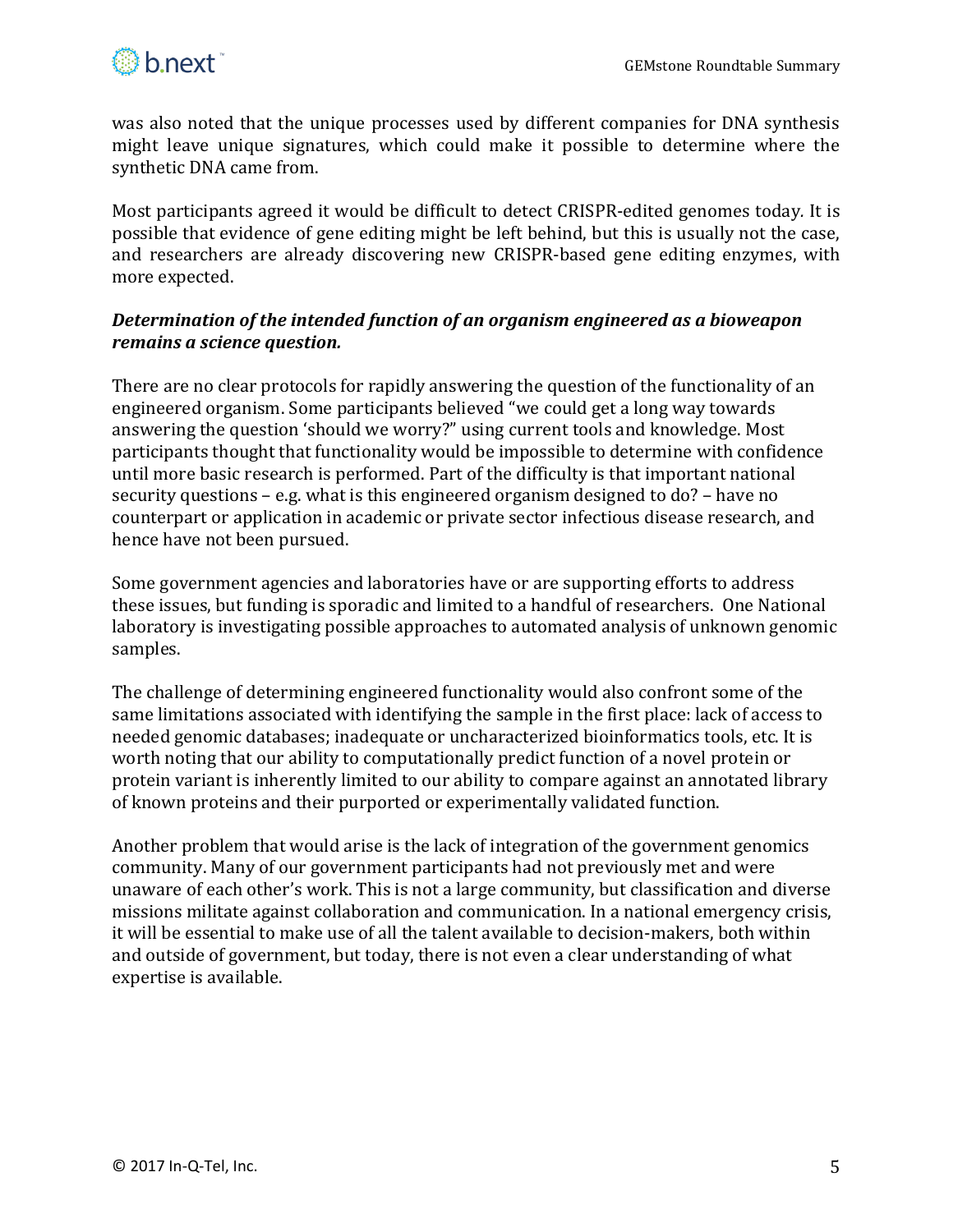#### **Opportunities to Improve Characterization of Unknown Biological Samples**

*Critical Questions.* Participants noted that it would be useful to know, in advance of a crisis, exactly what questions decision-makers would want answered and in what time frames.

*National Assets.* It would be helpful to identify a national network that maps national capabilities and resources across the specialized fields, such as bioinformatics, within government, academia and the private sector. It may be prudent to ensure that a critical mass of scientists with the requisite skills have security clearances.

*Data Sharing.* Some discussants thought that the biggest obstacle to rapid and effective sample interrogation was scientists' reluctance to share data publically because of fear that they will lose professional credit for discovery and publication rights. If researchers are not incentivized to share data, it will be difficult to gather enough information to detect key patterns that might indicate engineering.

*Raw-Read Analysis.* Traditional bioinformatics analysis includes a pre-processing step ("assembly") of the raw data output ("raw reads") from genetic sequencing before the actual data analysis is performed. This pre-processing step often takes longer than the sequencing itself. Some suggested that using the raw reads for analysis instead of assembled genomes could speed results. This method is prone to some degree of error, however, so confidence in the results would be reduced. In situations where information is needed urgently and risk of error is acceptable, this type of analysis may offer the best solution. It was suggested that analysis with assembled genomes would have to follow to provide results with higher confidence.

*Automated Analysis.* Current analytic processes require a bioinformatics expert to manually set up the analysis, including selecting the parameters, thresholds, algorithms, and reference data. The continuous expansion of comparative genomic databases means that the analytics associated with querying these data become increasingly complex. Establishing automated protocols that could be immediately applied would significantly simplify and speed up the analysis process. Participants suggested some labs are already working on automated analysis pipelines to detect signatures of engineering but such work is in its infancy and poorly funded.

*Machine Learning.* Machine learning was cited as a new and potentially powerful approach to automated triaging of unknown biological samples. In view of the evolving libraries of genetic engineering signatures, a tool capable of learning and recognizing genomic patterns of engineering without requiring previous exposure to every possible combination would have tremendous value. This approach has yet to be proven in the genomics realm; its potential has been demonstrated in other applications, such as credit card fraud detection and filtering of email spam. Acquiring well-annotated training sets is the key obstacle for applying machine learning to problems of functional determination of unknown organisms or genes.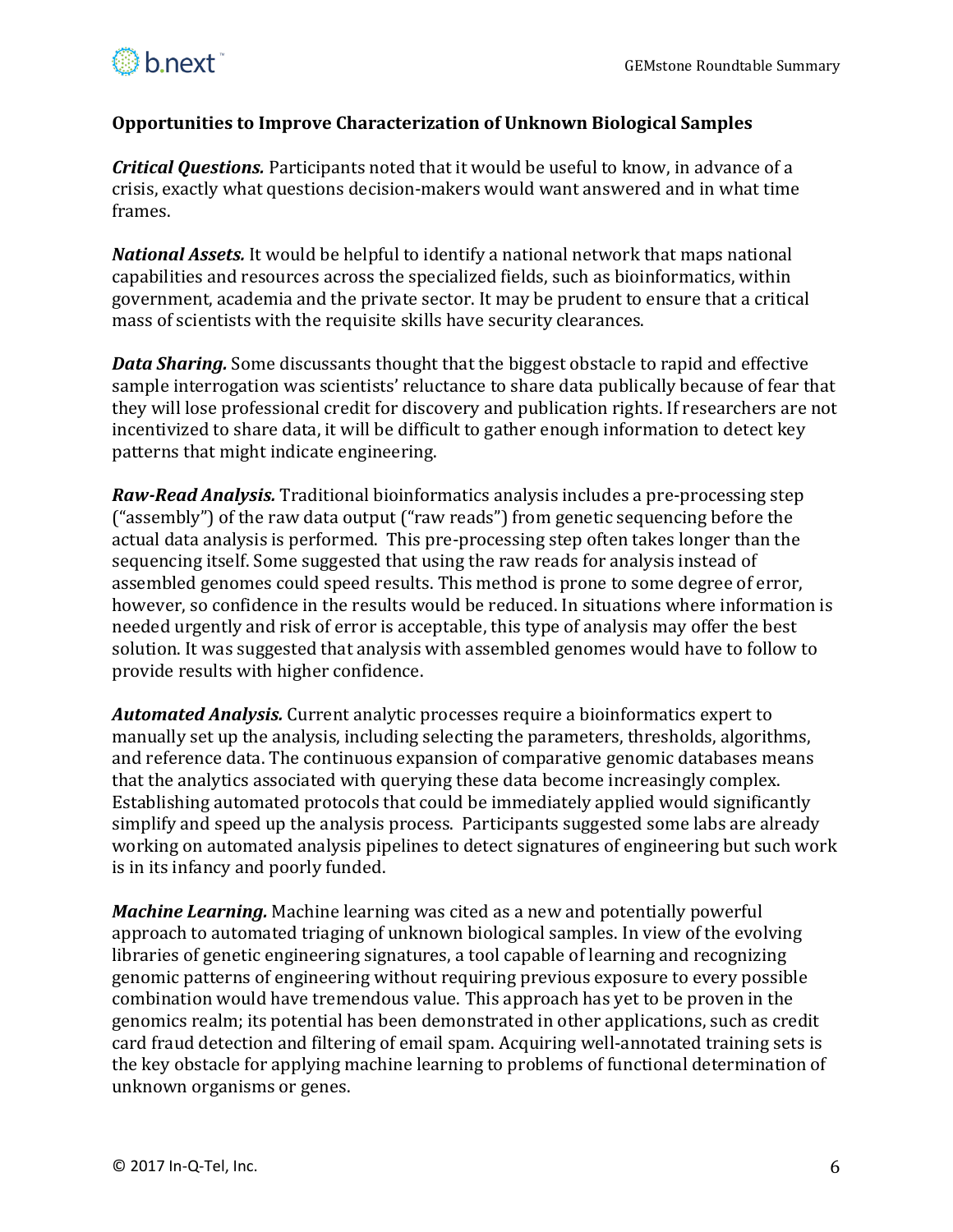

*Crowdsourcing.* The possibility of leveraging the greater scientific community to help detect evidence of engineered organisms and deduce their function was discussed. Such crowdsourcing has been successfully used in scientific research. "Foldit" was developed by University of Washington faculty to predict protein-folding patterns to enable better drug targeting. It has attracted over 50,000 "gamers" who regularly outperform computer algorithms.

To interrogate a suspect sample, the genomic sequence in question could be submitted to an established network of genomic experts, who would use their own tools and resources to analyze the data. The information exchange could occur over a web interface, and participation could be incentivized to maximize the expertise and resources available to interrogate the sample. Competitive incentives (e.g. prize money) have been used to speed results and increase confidence in other contexts.

The scientific community is generally eager to gain access to and analyze new pathogen sequence data. However, the release of new sequence data can be significantly delayed by the desire or need to publish results in the peer-reviewed literature. During an outbreak, this delay can postpone collaborative use of sequence data beyond the time when such collaborations could make real contributions to combatting the spread of disease.

*Standardization.* Creating standards for DNA sequence reporting and tool design would facilitate better integration of analysis methods and quicker ingestion of necessary data. The National Institute of Standards and Technology (NIST) is working closely with the FDA to establish standards for pathogen detection via next-generation sequencing.

*Redteaming Events and Exercises.* For any emergency situation (fire alarms, earthquakes, tornadoes, etc.), practice improves the speed and efficiency of the response. Nearly all participants suggested the genomics community and government agencies would greatly benefit from opportunities to practice rapid sample interrogation of unknown samples, such as redteaming events or full-scale exercises. Practicing on an ongoing basis (annually or biannually) would help maintain the institutional knowledge needed to act in a real emergency, even as experts rotate in and out of positions and technology evolves.

#### **Conclusion –**

The GEMstone Roundtable discussion strongly suggested that more could be done to prepare the government and the scientific community to rapidly and accurately interrogate biological samples suspected of being engineered bioweapons.

Although the problem of analyzing unknown samples has been considered and pursued by several groups in different federal agencies, the government as a whole is not ready to bring the sum of its expertise to bear on a potentially existential national security problem, nor is it prepared to rapidly engage top experts from universities and the private sector. Although the roundtable discussion was intentionally focused on technical and scientific challenges, it was apparent that the political challenges (e.g. no agency has "ownership" of